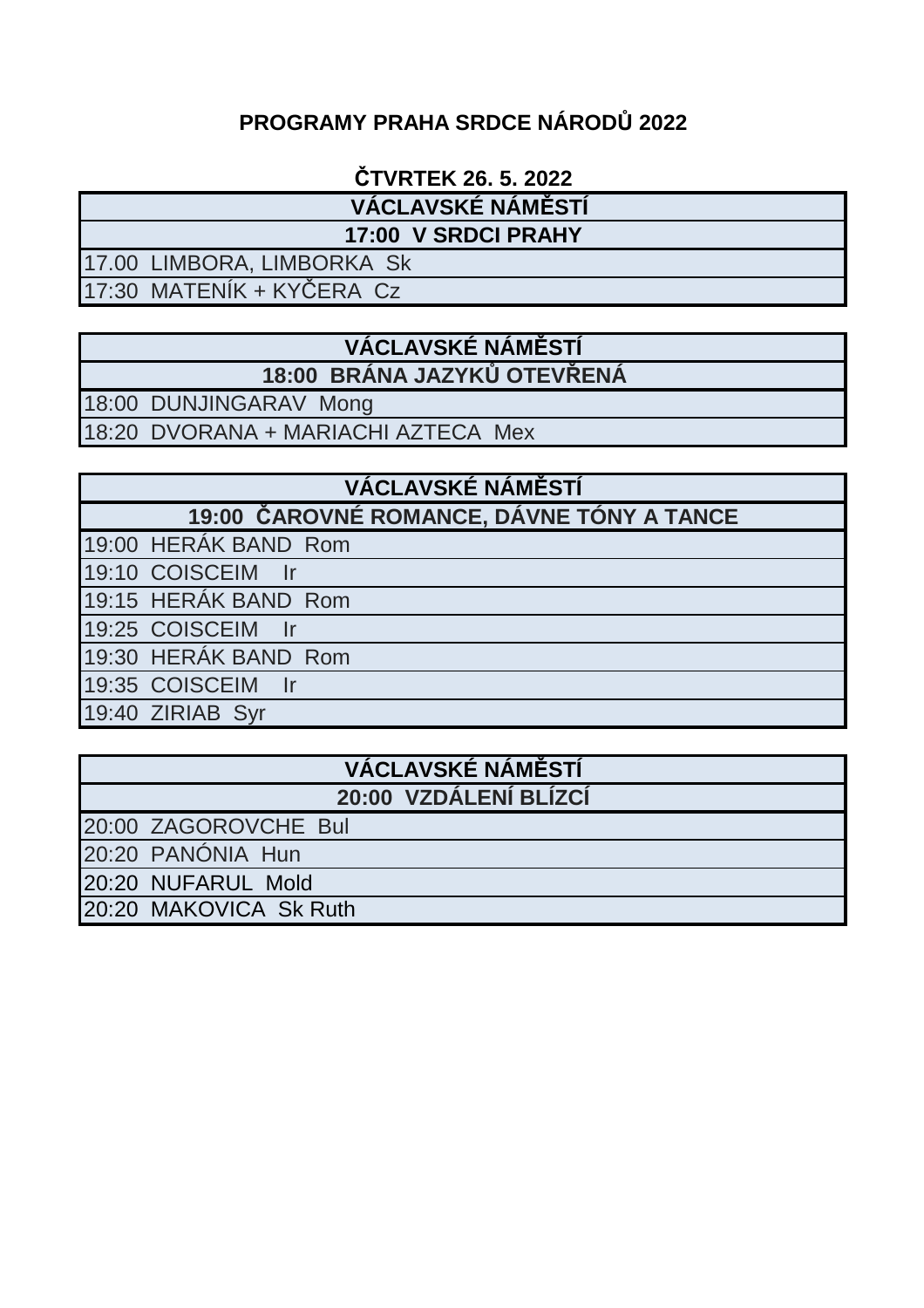## **PÁTEK 27. 5. 2022**

 **VÁCLAVSKÉ NÁMĚSTÍ**

## **16:00 RADOSTNÉ RYTMY U SV. VÁCLAVA**

16:00 ÚVOD

16:10 NJACHAS Afr

16:20 HERAK BAND Rom

16:40 FLAMENKERIA Esp

16:45 HERÁK BAND Rom

16:55 FLAMENKERIA Esp

#### **VÁCLAVSKÉ NÁMĚSTÍ 17:00 VISEGRAD POD VYŠEHRADEM**

17:00 DOROTA BAROVÁ Pl

17:15 PANÓNIA Hu

17:30 MATENÍK + KYČERA Cz

17:45 MAKOVICA Sk Ruth

| <b>VÁCLAVSKÉ NÁMĚSTÍ</b>        |                                      |  |
|---------------------------------|--------------------------------------|--|
| <b>18:00 HARMONIE KONTRASTŮ</b> |                                      |  |
|                                 | 18:00 HANA FREJKOVÁ A JIDIŠ VE TŘECH |  |
|                                 | 18:20 MARIACHI AZTECA Mex            |  |
|                                 | 18:35 ANH PHAN NGUYEN + Vietnam      |  |
|                                 | 18:45 ZAGOROVCHE Bul                 |  |
|                                 | 19:00 DŽERELO Ukr                    |  |
|                                 | 19:20 KINTARI India Bajdor Kahot     |  |
|                                 | 19:30 NUFARUL Mold                   |  |
|                                 | 19:45 DUNJINGARAV M                  |  |
|                                 | 20:00 KINTARI<br><b>Ind</b>          |  |
| 20:05 MKP                       | rom                                  |  |
|                                 | 20:20 M.PIVOVAR                      |  |
|                                 | 20:25 KINTARI Radjastan              |  |
| 20:30                           | <b>MKP</b><br>rom                    |  |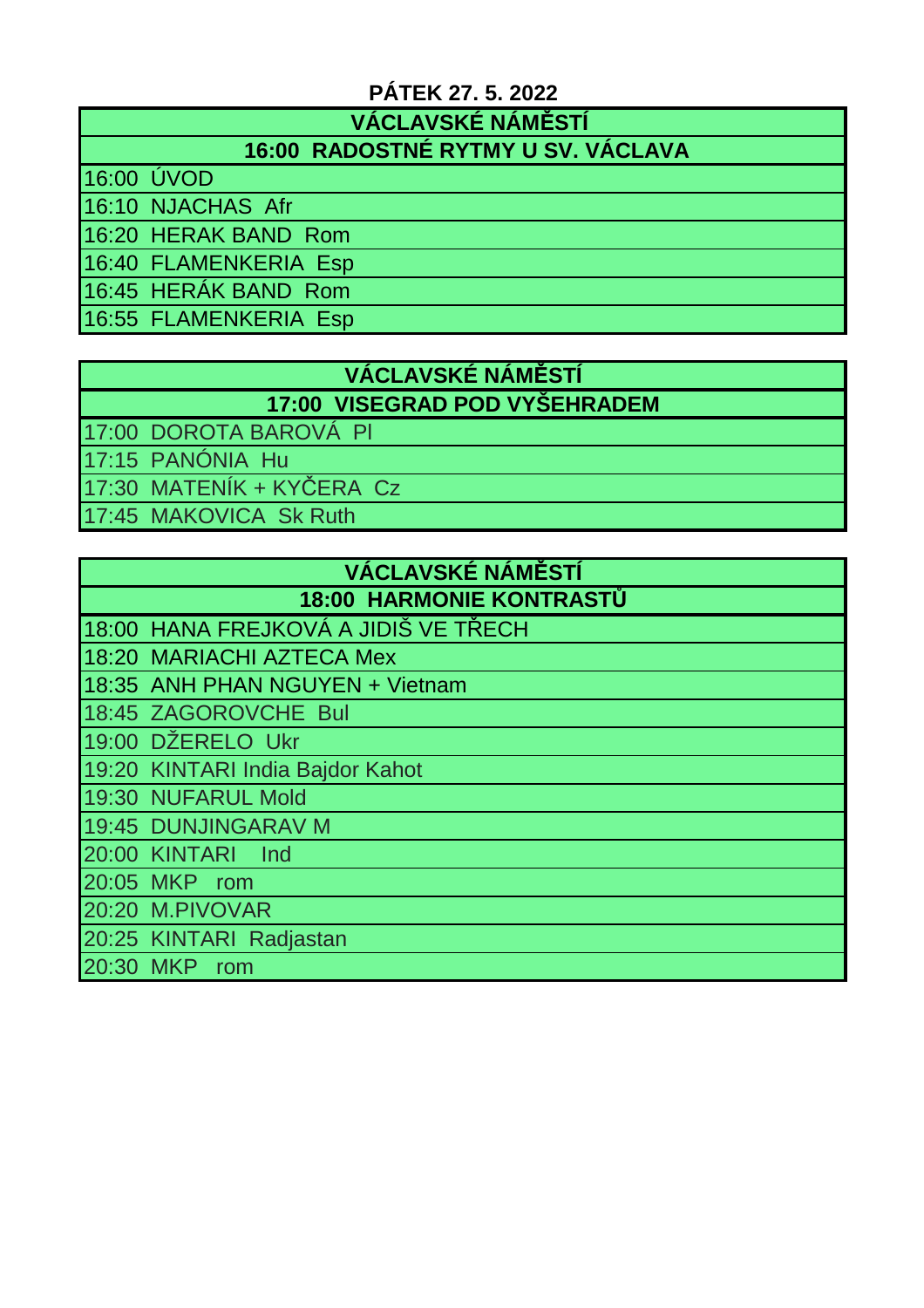| <b>VACLAVSKÉ NÁMĚSTÍ</b>     |                                 |  |
|------------------------------|---------------------------------|--|
| <b>15:00 OŽIVENÉ TRADICE</b> |                                 |  |
|                              | 15:00 MARIACHI AZTECA Mex       |  |
|                              | 15:10 FLAMENKERIA Esp           |  |
|                              | 15:15 MARIACHI AZTECA Mex       |  |
|                              | 15:25 FLAMENKERIA Esp           |  |
|                              | 15:30 MARIACHI AZTECA Mex       |  |
|                              | 15:40 ANH PHAN NGUYEN + VIETNAM |  |
|                              | 15:50 DUNJINGARAV Mong          |  |
|                              | 16:00 COISCEIM Ir               |  |
|                              | 16:05 DUNJINGARAV Mong          |  |
|                              | 16:15 COISCEIM Ir               |  |
|                              | 16:20 M.PIVOVAR                 |  |
|                              | 16:30 COISCEIM                  |  |
|                              | 16:35 MKP rom                   |  |
|                              | 16:50 NJACHAS                   |  |
| 17:00 MKP                    | rom                             |  |

**SOBOTA 28.5.2022 DIVADLO NA VINOHRADECH 19:00 - 21:30 GALAPROGRAM** 

PROGRAM VYBRANÝCH SOUBORŮ A SOLISTŮ:

**ZAGOROVCHE, PANÓNIA, BORI BAND, MAKOVICA, NUFARUL, LIMBORA,** 

**DŽERELO, KINTARI, DUNJINGARAV, A.YASINSKI, MATENÍK,**

**HERÁK BAND, NJACHAS, LIMBORKA, VIETNAM, COISCÉIM,**

Výběr do GALA dle pokynů režiséra

Generálka na Gala bude během dne dle rozpisu v Divadle na Vinohradech

**ZMĚNA PROGRAMU VYHRAZENA**

**www.prahasrdcenarodu.cz**

limbora@gmail.com